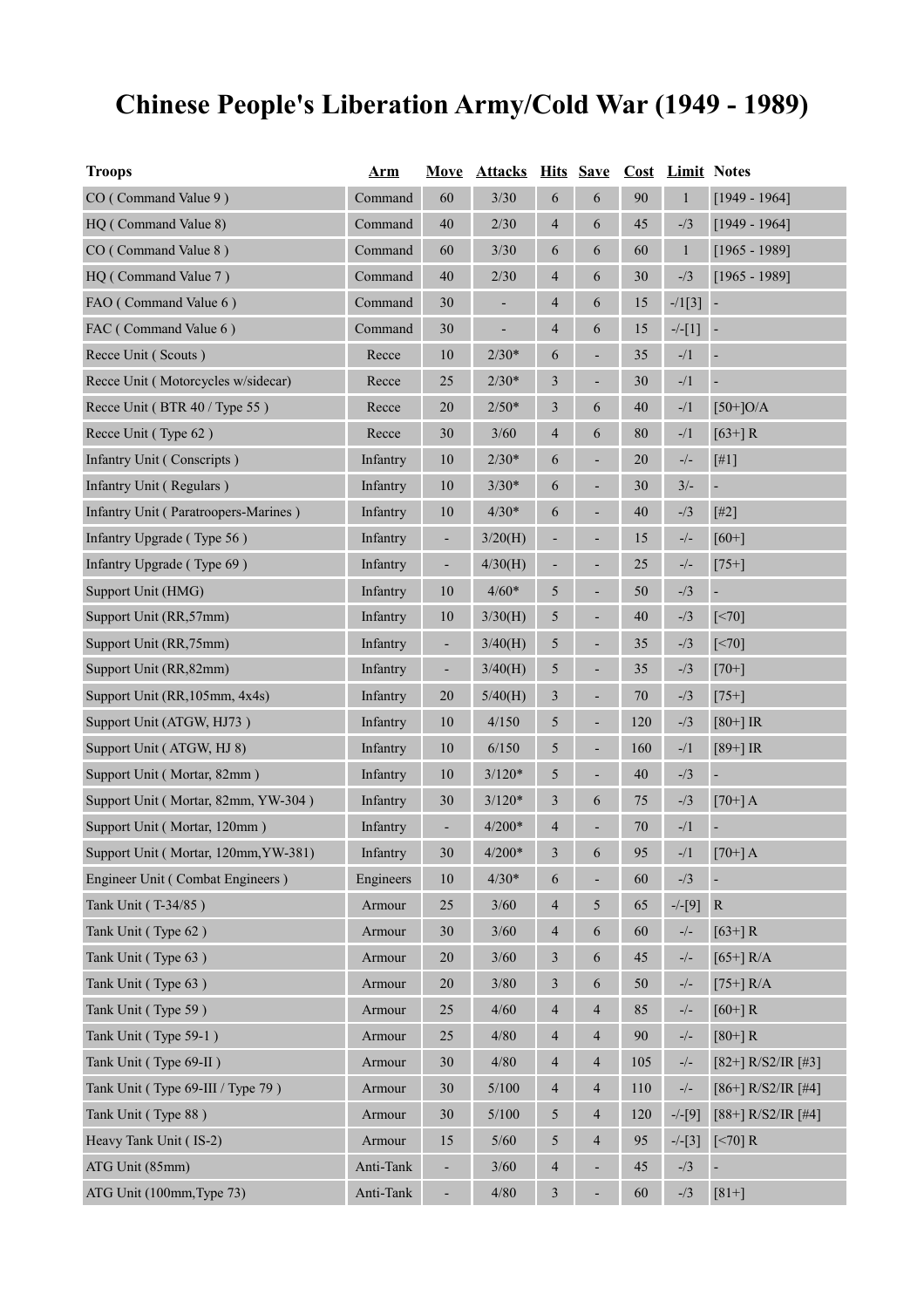| ATG Unit (100mm, Type 86)           | Anti-Tank |        | $5/80$                   | $\mathfrak{Z}$ |                          | 70     | $-1/3$                                                                                    | $[88+]$                  |
|-------------------------------------|-----------|--------|--------------------------|----------------|--------------------------|--------|-------------------------------------------------------------------------------------------|--------------------------|
| Air Defence Unit (AA, HMG, Quad)    | Artillery | ÷,     | $4/30*$                  | $\overline{4}$ | L,                       | 30     | $-1/1$                                                                                    |                          |
| Air Defence Unit (AA, 25mm Type 87) | Artillery | ÷      | 2/40                     | 5              | ÷                        | 25     | $-1/1$                                                                                    | $[88+]$ ZU-23-2          |
| Air Defence Unit (AA,37mm)          | Artillery | ÷,     | $1/50$                   | $\overline{4}$ | ÷                        | 10     | $\frac{1}{2}$                                                                             | ÷                        |
| Air Defence Unit (AA,57mm)          | Artillery | ÷      | $1/60$                   | $\overline{4}$ | ÷                        | 15     | $\frac{1}{2}$                                                                             | $[65+]$                  |
| Air Defence Unit (AA, Type 80)      | Artillery | 25     | 2/60                     | $\mathfrak{Z}$ | 6                        | 55     | $-1[1]$                                                                                   | $[82+]$ O $[#3]$         |
| Air Defence Unit (SAM, HQ-2)        | Artillery | 20     | 3/200                    | $\mathfrak{Z}$ | ÷                        | 90     | $\frac{1}{2}$                                                                             | $[65+]$ IR               |
| Artillery Unit (120mm Mortar)       | Artillery |        | $\overline{4}$           | $\mathfrak{Z}$ | ÷,                       | 60     | $\mathord{\hspace{1pt}\text{--}\hspace{1pt}}/\mathord{\hspace{1pt}\text{--}\hspace{1pt}}$ | ÷                        |
| Artillery Unit (76mm)               | Artillery |        | $\overline{2}$           | $\overline{4}$ | ÷                        | 35     | $\mathord{\hspace{1pt}\text{--}\hspace{1pt}}/\mathord{\hspace{1pt}\text{--}\hspace{1pt}}$ | ÷                        |
| Artillery Unit (122mm)              | Artillery | ÷      | $\mathfrak{Z}$           | $\mathfrak{Z}$ | L,                       | 45     | $\mathord{\hspace{1pt}\text{--}\hspace{1pt}}/\mathord{\hspace{1pt}\text{--}\hspace{1pt}}$ | ÷,                       |
| Artillery Unit (122mm, Type 70)     | Artillery | 30     | $\mathfrak{Z}$           | $\mathfrak{Z}$ | 6                        | 65     | $-/-$                                                                                     | $[70+]$                  |
| Artillery Unit (130mm)              | Artillery | ÷      | $\overline{\mathcal{A}}$ | $\mathfrak{Z}$ | L,                       | 60     | $-/-$                                                                                     | $[65+]$                  |
| Artillery Unit (152mm)              | Artillery | ÷      | $\overline{\mathcal{A}}$ | $\overline{2}$ | ÷                        | 55     | $-/-$                                                                                     | ÷                        |
| Artillery Unit (152mm, Type 83)     | Artillery | 20     | $\overline{\mathcal{A}}$ | $\mathfrak{Z}$ | 6                        | 80     | $-/-[3]$                                                                                  | $[84+]$                  |
| Artillery Unit (RL, BM-21)          | Artillery | 20     | 6                        | $\mathfrak{Z}$ | $\overline{\phantom{0}}$ | $80\,$ | $-/-[3]$                                                                                  | $\overline{\phantom{a}}$ |
| Artillery Unit (RL, K-63)           | Artillery | 30     | 6                        | 3              | 6                        | 90     | $-/-[3]$                                                                                  | $\overline{\phantom{a}}$ |
| Artillery Unit (Naval)              | Artillery |        | 6                        | $\,8\,$        | 3                        | 100    | $-/-[3]$                                                                                  | $\overline{\phantom{a}}$ |
| Aircraft Unit (Il-10 Shturmovik)    | Aircraft  | ÷,     | $\overline{4}$           | $\overline{4}$ | 5                        | 85     | $-/-[2]$                                                                                  | $\left[\leq 70\right]$   |
| Aircraft Unit (Mig 15 / J-4)        | Aircraft  |        | 3                        | 3              | $\overline{4}$           | 65     | $-/-[2]$                                                                                  | $[50-69]$                |
| Aircraft Unit (Mig 19 / Q-5 Fantan) | Aircraft  | L,     | $\overline{4}$           | 3              | $\overline{4}$           | 85     | $-/-[2]$                                                                                  | $[70+]$                  |
| Transport Unit (Truck)              | Transport | $20\,$ | L,                       | 3              | ÷                        | 10     | $\mathord{\hspace{1pt}\text{--}\hspace{1pt}}/\mathord{\hspace{1pt}\text{--}\hspace{1pt}}$ |                          |
| Transport Unit (Type 63)            | Transport | 30     | $2/50*$                  | 3              | 6                        | 40     | $-/-$                                                                                     | $[70+]$ A                |
| Transport Unit (Type 77)            | Transport | 25     | $2/50*$                  | $\mathfrak{Z}$ | 6                        | 35     | $-/-$                                                                                     | $[77+]$ A                |
| Transport Unit (Heli, Mi-4 / Zhi 5) | Transport | ÷      | $2/50*$                  | $\mathfrak{Z}$ | 6                        | 35     | $-/-[3]$                                                                                  | $[65+]$ (2 spaces / FAO) |
| Transport Unit (Heli, Mi-6 Hook)    | Transport |        | $2/50*$                  | $\overline{4}$ | 6                        | 70     | $-/-[1]$                                                                                  | $[75+]$ (8 spaces)       |

#### **Special Rules**

- Rigid tactical doctrine
- Counter-battery capability
- No air superiority
- Stockpile:  $+2$  to random points modifier (only for buying infantry units)
- Wave Assault: Ignore the command penalty for assaulting the enemy
- Infiltration: No command penalty for flank deployment (1949 1964)
- Night fighting: No command penalty for infantry fighting at night (1949 1964)
- You may schedule one ambush before the start of the game (50 points each)
- Assets include Artillery HE (max 8 per unit, 10 points each), Artillery Smoke (max 2 per unit, 20 points each), Artillery Illumination (max 2 per unit, 20 points each),Aircraft Ground-Attack (max 2 per unit, 10 points),Aircraft Air Assault (max 1 per unit,50 points each)

#### **Battlegroup Selection**

- $\bullet$  Max one recce unit per 1000 points
- Max three RR/ATGW support unit per 1000 points
- Max three mortar support units per 1000 points<br>● Max one heavy mortar support units per 1000 p
- Max one heavy mortar support units per 1000 points
- Max three ATG/SPAT/ATGW units per 1000 points
- Max one air defence unit per 1000 points
- Max six artillery unit per battlegroup (excluding RL)
- Max three RL units per battlegroup
- Max two aircraft units per battlegroup
- Max three transport helicopter units per battlegroup